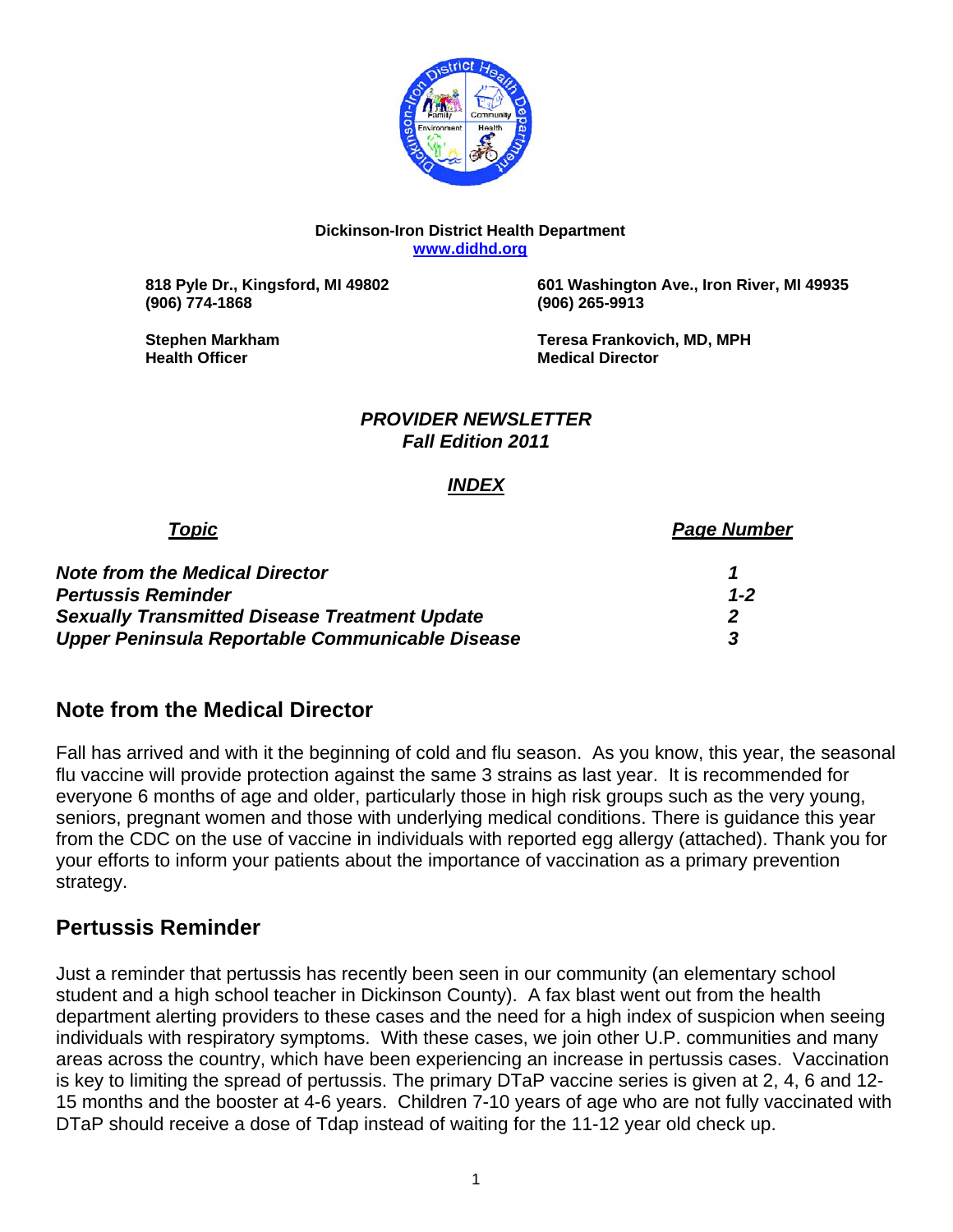Outbreaks often begin in older children/ adolescents who have waning immunity. Children entering  $6<sup>th</sup>$  grade and older children transferring schools are now required to have the Tdap booster, which was approved for older children and adults in 2005 (or a waiver must be signed).

The CDC recommends that Tdap be used as follows:

**Pre-Adolescents** should receive the Tdap vaccine at their regular check-up at age 11 or 12. If **Adolescents** missed getting the Tdap vaccine at 11-12 years of age, they should receive the dose as soon as possible.

**Adults** who are 19 through 64 years old should get a 1-time dose of Tdap in place of the Td booster they're recommended to receive every 10 years. There is no need to wait until the patient is due for his regular Td booster—the dose of Tdap can be given earlier than the 10-year.

**Pregnant women** should ideally receive Tdap before pregnancy. Otherwise, it is recommended that Tdap be given after delivery, before leaving the hospital or birthing center. If a pregnant woman is at increased risk for getting whooping cough, such as during a community outbreak, her doctor may consider giving Tdap during pregnancy. Although pregnancy is not a contraindication for receiving Tdap, a pregnant woman and her doctor should discuss the risks and benefits before choosing to receive Tdap during pregnancy.

**Adults 65 years and older** who have not previously received a dose of Tdap and have close contact with infants or simply desire protection against pertussis, should receive one dose of Tdap. Grandparents of infants are a particularly important group to target with vaccine.

Routinely vaccinating post-partum women and their partners, prior to hospital discharge, is an excellent way to "cocoon" young infants, protecting this most vulnerable group from pertussis.

The health department has Tdap available. Adults who are uninsured or under-insured may currently receive a booster for \$15.

# **Sexually Transmitted Disease Treatment Update**

In the last newsletter we discussed the updated CDC guidance on Sexually Transmitted Disease Treatment, released in December, 2010. The guidance may be found in the December 17, 2010 MMWR (Volume 59/ No. RR-12) or on-line at: http://www.cdc.gov/std/treatment/2010/toc.htm. Please remember that re-testing is recommended 3 months after completion of treatment for chlamydia or gonorrhea in order to rule out re-infection from an untreated or new partner. If re-testing at 3 months is not possible, the patient should be re-tested whenever they next present for medical care in a 12 month period following initial infection.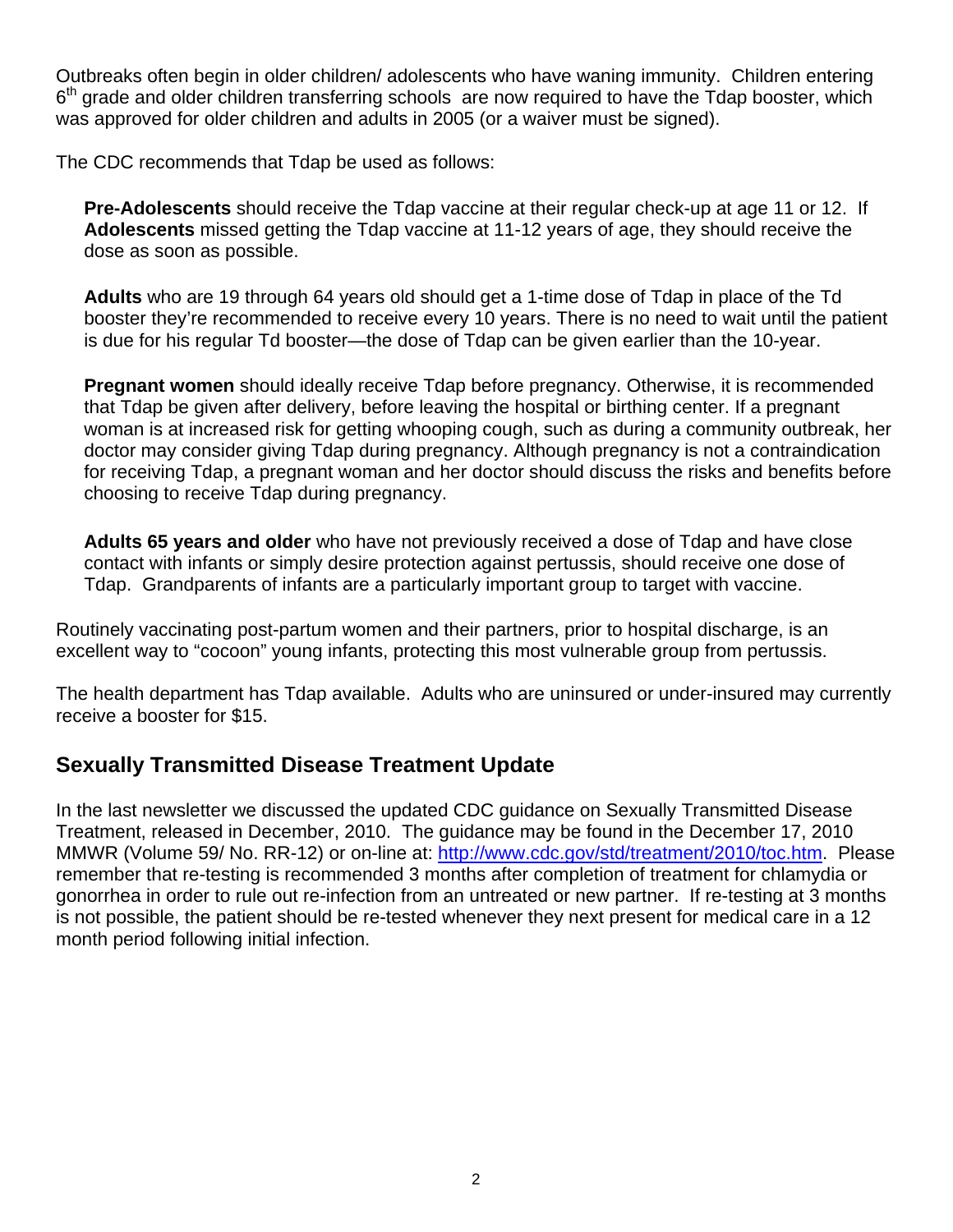#### **Region 8 Communicable Disease Summary July 1st, 2011 through August 31st, 2011**

*Notes: The Flu-like Disease and Gastrointestinal Illness categories contain cases of unconfirmed illness reported by schools.* 

*This summary includes cases under active investigation at the time the report was created.*

|                                                     | <b>Chippewa</b> |                | Delta-<br><b>Menominee</b> |                     | <b>Dickinson-Iron</b> |                | <b>LMAS</b>         |                     | <b>Marquette</b>    |                | <b>Western UP</b> |                 | <b>UP Total</b> |                 |
|-----------------------------------------------------|-----------------|----------------|----------------------------|---------------------|-----------------------|----------------|---------------------|---------------------|---------------------|----------------|-------------------|-----------------|-----------------|-----------------|
| <b>Disease</b>                                      | Period          | <b>YTD</b>     | Perio<br>d                 | <b>YTD</b>          | Period                | <b>YTD</b>     | Period              | <b>YTD</b>          | Perio<br>d          | <b>YTD</b>     | Perio<br>d        | <b>YTD</b>      | Perio<br>d      | <b>YTD</b>      |
| HIV/AIDS, Adult                                     | $\mathbf 0$     | $\mathbf 0$    | $\mathbf{0}$               | $\mathbf{0}$        | $\mathbf 0$           | $\mathbf{1}$   | $\mathbf{0}$        | $\mathbf 0$         | $\mathbf 0$         | $\mathbf{0}$   | $\mathbf 0$       | $\mathbf{1}$    | $\mathbf 0$     | $\overline{2}$  |
| Campylobacter                                       | $\mathbf{1}$    | $\mathbf{1}$   | $\mathbf{1}$               | 3                   | $\overline{2}$        | 3              | $\mathbf{1}$        | $\overline{2}$      | $\mathbf{1}$        | $\overline{4}$ | 0                 | 3               | 6               | 16              |
| Cryptosporidiosis                                   | $\mathbf 0$     | $\overline{2}$ | 6                          | 9                   | $\mathbf 0$           | $\mathbf{0}$   | $\mathbf{0}$        | $\overline{2}$      | $\mathbf{0}$        | $\mathbf{0}$   | $\mathbf 0$       | $\mathbf{1}$    | 6               | 14              |
| Giardiasis                                          | $\mathbf 0$     | $\mathbf 0$    | 0                          | $\mathbf{1}$        | $\mathbf{1}$          | 2              | $\mathbf{1}$        | $\overline{2}$      | 2                   | 6              | $\overline{2}$    | 5               | 6               | 16              |
| Norovirus                                           | $\mathbf{0}$    | $\mathbf{0}$   | $\mathbf{0}$               | 2                   | $\mathbf{0}$          | $\overline{4}$ | $\overline{0}$      | $\mathbf 0$         | $\mathbf 0$         | 3              | $\mathbf{0}$      | $\mathbf{0}$    | $\mathbf{0}$    | 9               |
| Salmonellosis                                       | $\mathbf 0$     | $\mathbf{1}$   | $\overline{2}$             | $\overline{7}$      | $\mathbf{1}$          | $\mathbf{1}$   | $\mathbf 0$         | $\overline{2}$      | 3                   | 5              | 0                 | $\mathbf 2$     | 6               | 18              |
| Shiga toxin-producing Escherichia coli<br>$-(STEC)$ | $\mathbf 0$     | $\mathbf{0}$   | $\mathbf{1}$               | 3                   | $\mathbf{1}$          | $\overline{c}$ | $\mathbf{0}$        | $\mathbf 0$         | $\mathbf 0$         | $\mathbf{1}$   | $\mathbf 0$       | $\mathbf{0}$    | $\overline{2}$  | 6               |
| Yersinia enteritis                                  | 0               | $\mathsf 0$    | $\mathsf 0$                | 1                   | $\mathbf 0$           | 1              | 0                   | $\mathbf{1}$        | $\mathbf 0$         | $\mathbf 0$    | $\mathbf 0$       | $\mathbf 0$     | $\mathbf 0$     | 3               |
| Flu Like Disease*                                   | $\pmb{0}$       | 217            | $\mathbf 0$                | 649                 | $\pmb{0}$             | 1521           | $\pmb{0}$           | 140                 | $\mathbf 0$         | 743            | $\mathbf 0$       | 1232            | $\mathbf 0$     | 4502            |
| Influenza                                           | 0               | 4              | $\mathsf 0$                | 10                  | 0                     | 5              | $\mathbf 0$         | 10                  | $\mathbf 0$         | 32             | $\mathbf 0$       | 6               | 0               | 67              |
| Meningitis - Aseptic                                | $\mathbf 0$     | $\mathbf{1}$   | $\overline{2}$             | $\overline{2}$      | $\pmb{0}$             | $\pmb{0}$      | $\pmb{0}$           | $\pmb{0}$           | $\mathbf 0$         | $\mathbf 0$    | $\pmb{0}$         | $\mathbf 0$     | $\overline{2}$  | 3               |
| Streptococcus pneumoniae, Inv                       | 0               | 0              | $\mathbf{1}$               | 10                  | $\mathbf 0$           | 6              | $\mathbf 0$         | $\mathbf{1}$        | $\mathbf{1}$        | 4              | $\mathbf{1}$      | 5               | 3               | 26              |
| <b>Blastomycosis</b>                                | $\pmb{0}$       | $\mathbf{1}$   | $\mathbf{0}$               | $\mathbf{1}$        | $\pmb{0}$             | $\pmb{0}$      | $\pmb{0}$           | $\pmb{0}$           | $\mathbf 0$         | $\mathbf 0$    | $\mathbf 0$       | $\mathbf 0$     | $\mathbf 0$     | $\overline{2}$  |
| Coccidioidomycosis                                  | 0               | $\mathbf 0$    | $\mathbf{1}$               | $\mathbf{1}$        | 0                     | $\mathbf 0$    | $\mathbf 0$         | 0                   | $\mathbf 0$         | $\mathbf 0$    | $\mathbf 0$       | $\mathbf 0$     | $\mathbf{1}$    | $\mathbf{1}$    |
| Creutzfeldt-Jakob Disease                           | $\mathbf 0$     | $\mathbf{0}$   | $\mathbf{1}$               | $\mathbf{1}$        | $\pmb{0}$             | $\mathbf 0$    | $\mathbf 0$         | $\pmb{0}$           | $\mathbf 0$         | $\mathbf 0$    | $\mathbf 0$       | $\pmb{0}$       | $\mathbf{1}$    | $\mathbf{1}$    |
| Cryptococcosis                                      | 0               | 0              | 0                          | 0                   | $\mathbf 0$           | $\pmb{0}$      | $\mathbf 0$         | 1                   | $\boldsymbol{0}$    | 0              | $\mathbf 0$       | $\mathbf{1}$    | $\mathbf 0$     | $\overline{2}$  |
| <b>Gastrointestinal Illness</b>                     | $\mathbf 0$     | 17             | $\mathbf{0}$               | $\mathbf{0}$        | $\mathbf{0}$          | 1147           | $\mathbf{0}$        | $\mathbf 0$         | $\mathbf 0$         | $\mathbf 0$    | $\mathbf 0$       | 58              | $\mathbf{0}$    | 1222            |
| Guillain-Barre Syndrome                             | 0               | 0              | $\mathbf 0$                | $\pmb{0}$           | 0                     | 0              | $\mathbf 0$         | $\mathbf{1}$        | $\mathbf 0$         | 0              | 0                 | $\mathbf 0$     | $\mathbf 0$     | $\mathbf{1}$    |
| Hepatitis - Unspecified                             | $\mathbf 0$     | $\mathbf{0}$   | $\mathbf{0}$               | $\mathbf{0}$        | $\mathbf 0$           | $\mathbf 0$    | $\mathbf{0}$        | $\mathbf 0$         | $\mathbf 0$         | $\mathbf{1}$   | $\mathbf 0$       | $\mathbf{0}$    | $\mathbf 0$     | $\mathbf{1}$    |
| Legionellosis                                       | 0               | $\mathbf{1}$   | 0                          | $\mathbf 0$         | 0                     | 0              | $\mathbf 0$         | 0                   | $\mathbf 0$         | $\overline{2}$ | $\mathbf 0$       | $\mathbf{1}$    | 0               | 4               |
| Streptococcal Dis, Inv, Grp A                       | $\mathbf{0}$    | $\mathbf{0}$   | $\mathbf{0}$               | $\overline{2}$      | $\mathbf{0}$          | $\mathbf{0}$   | $\overline{0}$      | $\mathbf{0}$        | $\mathbf{1}$        | 3              | $\mathbf{1}$      | 2               | $\overline{2}$  | $\overline{7}$  |
| Streptococcus pneumoniae, Drug<br>Resistant         | 0               | 0              | 0                          | 0                   | $\mathbf 0$           | $\mathbf 0$    | $\mathbf 0$         | $\mathbf 0$         | $\mathbf 0$         | $\mathbf 0$    | $\mathbf{1}$      | $\sqrt{2}$      | $\mathbf{1}$    | $\overline{2}$  |
| Rabies Animal                                       | $\mathbf 0$     | $\mathbf{0}$   | $\mathbf{1}$               | $\mathbf{1}$        | $\mathbf 0$           | $\mathbf{0}$   | $\mathbf{1}$        | $\overline{2}$      | $\mathbf 0$         | $\mathbf 0$    | $\mathbf 0$       | $\mathbf{0}$    | $\overline{2}$  | $\mathbf{3}$    |
| Chancroid                                           | 0               | $\mathbf 0$    | $\pmb{0}$                  | $\mathbf 0$         | 0                     | $\pmb{0}$      | $\mathbf 0$         | $\mathbf{1}$        | $\mathsf 0$         | 0              | 0                 | $\mathbf 0$     | 0               | $\mathbf{1}$    |
| Chlamydia (Genital)                                 | 12              | 51             | 12                         | 64                  | 14                    | 41             | 8                   | 24                  | 24                  | 96             | 22                | 60              | 92              | 336             |
| Gonorrhea                                           | 0               | $\pmb{0}$      | $\mathbf 0$                | 3                   | 0                     | $\mathbf{1}$   | $\overline{2}$      | 3                   | $\mathbf{1}$        | 10             | $\mathbf{1}$      | 2               | 4               | 19              |
| Syphilis - Early Latent                             | $\mathbf 0$     | $\mathbf{0}$   | $\mathbf{0}$               | $\overline{2}$      | $\mathbf 0$           | $\mathbf 0$    | $\mathbf{0}$        | $\mathbf 0$         | $\mathbf 0$         | $\mathbf 0$    | $\mathbf 0$       | $\mathbf{0}$    | $\mathbf 0$     | $\overline{2}$  |
| Syphilis - Primary                                  | 0               | 0              | 0                          | 3                   | 0                     | $\mathbf 0$    | $\mathbf 0$         | 0                   | $\mathbf 0$         | 0              | 0                 | $\mathbf 0$     | 0               | 3               |
| Mycobacterium - Other                               | $\mathbf 0$     | $\mathbf 0$    | $\mathbf 0$                | $\mathbf 0$         | $\mathbf 0$           | $\pmb{0}$      | $\pmb{0}$           | $\mathbf{1}$        | $\mathbf 0$         | $\mathbf{1}$   | $\pmb{0}$         | $\pmb{0}$       | $\mathbf 0$     | $\overline{2}$  |
| Chickenpox (Varicella)                              | 0               | $\overline{7}$ | 0                          | 3                   | $\mathbf 0$           | $\mathsf 0$    | $\mathsf{O}\xspace$ | 0                   | $\boldsymbol{0}$    | $\mathbf{1}$   | 5                 | 13              | 5               | 24              |
| H. influenzae Disease - Inv.                        | $\mathbf 0$     | $\mathbf{0}$   | $\mathbf{0}$               | $\mathbf 0$         | $\mathbf{0}$          | $\mathbf{1}$   | $\overline{0}$      | $\mathbf{0}$        | $\mathbf 0$         | $\mathbf{0}$   | $\mathbf 0$       | $\mathbf{0}$    | $\overline{0}$  | $\mathbf{1}$    |
| Pertussis                                           | $\mathsf{O}$    | $\mathbf 0$    | $\mathsf{O}\xspace$        | $\overline{2}$      | $\mathbf 0$           | $\mathbf 0$    | $\mathsf{O}\xspace$ | $\mathbf 0$         | $\mathsf{O}\xspace$ | $\overline{2}$ | $\overline{4}$    | 12              | $\overline{4}$  | 16              |
| VZ Infection, Unspecified                           | $\mathbf{0}$    | $\mathbf{1}$   | $\overline{0}$             | $\mathbf{0}$        | $\overline{0}$        | $\mathbf{0}$   | $\overline{0}$      | $\overline{2}$      | $\mathbf{1}$        | $\overline{2}$ | $\mathbf 0$       | $\overline{0}$  | $\mathbf{1}$    | 5 <sub>5</sub>  |
| Ehrlichiosis, Anaplasma<br>phagocytophilum          | $\mathbf 0$     | $\mathbf 0$    | $\mathbf{1}$               | $\mathbf{1}$        | 0                     | $\mathbf 0$    | $\mathsf{O}$        | $\mathbf 0$         | $\mathsf 0$         | 0              | 0                 | $\mathbf 0$     | $\mathbf{1}$    | $\mathbf{1}$    |
| Lyme Disease                                        | $\mathbf 0$     | $\mathbf{1}$   | $\overline{7}$             | 17                  | $\mathbf{3}$          | $\overline{4}$ | $\pmb{0}$           | $\mathbf 0$         | $\mathbf 0$         | $\mathbf{0}$   | $\mathbf{3}$      | $5\phantom{.0}$ | 13              | 27              |
| <b>Hepatitis A</b>                                  | $\mathbf 0$     | $\mathbf{1}$   | $\mathbf{1}$               | $\mathbf{1}$        | $\mathsf{O}$          | $\mathbf 0$    | $\mathsf{O}$        | $\mathbf 0$         | $\mathbf 0$         | $\mathbf 0$    | $\mathbf{1}$      | $\overline{2}$  | $\overline{2}$  | $\overline{4}$  |
| Hepatitis B, Acute                                  | $\mathbf 0$     | $\mathbf{1}$   | $\mathbf 0$                | $\mathbf 0$         | $\overline{0}$        | $\mathbf 0$    | $\overline{0}$      | $\mathbf{0}$        | $\mathbf{0}$        | $\mathbf 0$    | $\mathbf 0$       | $\mathbf{1}$    | $\mathbf 0$     | $2^{\circ}$     |
| Hepatitis B, Chronic                                | $\mathbf{1}$    | 5              | 0                          | $\mathbf 0$         | $\mathbf 0$           | $\mathbf 0$    | $\mathbf 0$         | 0                   | $\mathbf{1}$        | $\overline{2}$ | $\mathbf{1}$      | $\overline{2}$  | 3               | 9               |
| Hepatitis C, Acute                                  | $\overline{0}$  | $\mathbf{3}$   | $\mathbf 0$                | $\mathbf{1}$        | $\overline{0}$        | $\mathbf{0}$   | $\overline{0}$      | 3                   | $\mathbf 0$         | $\mathbf 0$    | $\mathbf{1}$      | $6\phantom{.}$  | $\mathbf{1}$    | 13              |
| Hepatitis C, Chronic                                | 21              | 72             | 9                          | 29                  | 5                     | 21             | 5                   | 22                  | 12                  | 42             | $\overline{4}$    | 26              | 56              | 212             |
| Hepatitis C, Unknown*                               | $\mathbf 0$     | $\pmb{0}$      | $\mathbf 0$                | $\mathsf{O}\xspace$ | 1                     | $\overline{2}$ | $\overline{0}$      | $\mathsf{O}\xspace$ | $\mathbf 0$         | $\mathbf 0$    | $\mathbf{0}$      | $\mathbf 0$     | $\mathbf{1}$    | $2\overline{ }$ |
| <b>Hepatitis E</b>                                  | $\mathbf 0$     | $\mathbf{1}$   | 0                          | $\mathbf 0$         | $\overline{0}$        | $\mathbf 0$    | $\overline{0}$      | $\overline{0}$      | $\mathsf{O}$        | $\mathbf{1}$   | $\overline{0}$    | $\mathbf{1}$    | $\mathbf 0$     | $\overline{3}$  |